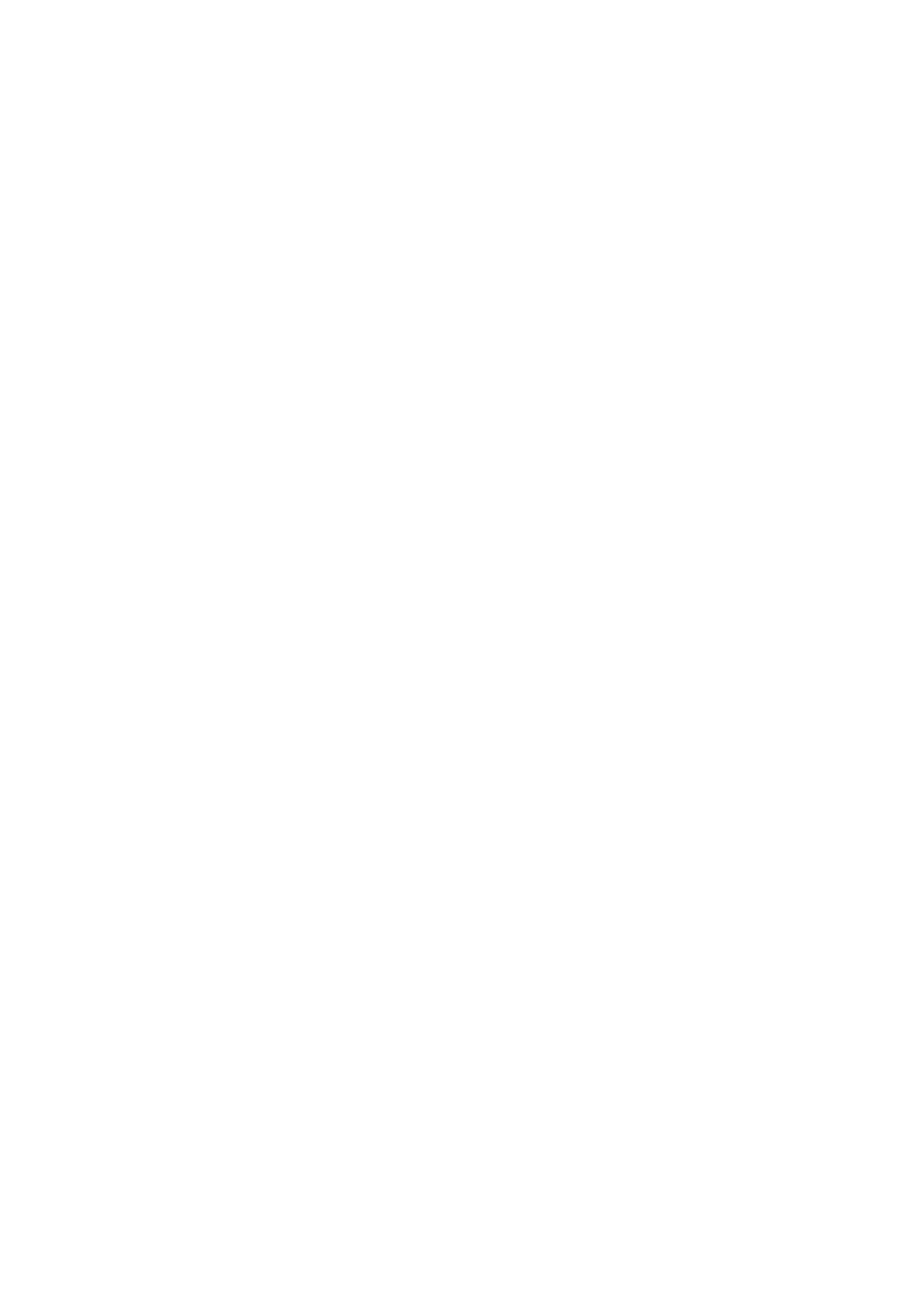*I certify that this public bill, which originated in the Legislative Assembly, has finally passed the Legislative Council and the Legislative Assembly of New South Wales.*

> *Clerk of the Legislative Assembly. Legislative Assembly, Sydney, , 2011*



New South Wales

# **Children Legislation Amendment (Child Death Review Team) Bill 2011**

Act No , 2011

An Act to amend the *Community Services (Complaints, Reviews and Monitoring) Act 1993* with respect to the Child Death Review Team; and for other purposes.

*I have examined this bill and find it to correspond in all respects with the bill as finally passed by both Houses.*

*Assistant Speaker of the Legislative Assembly.*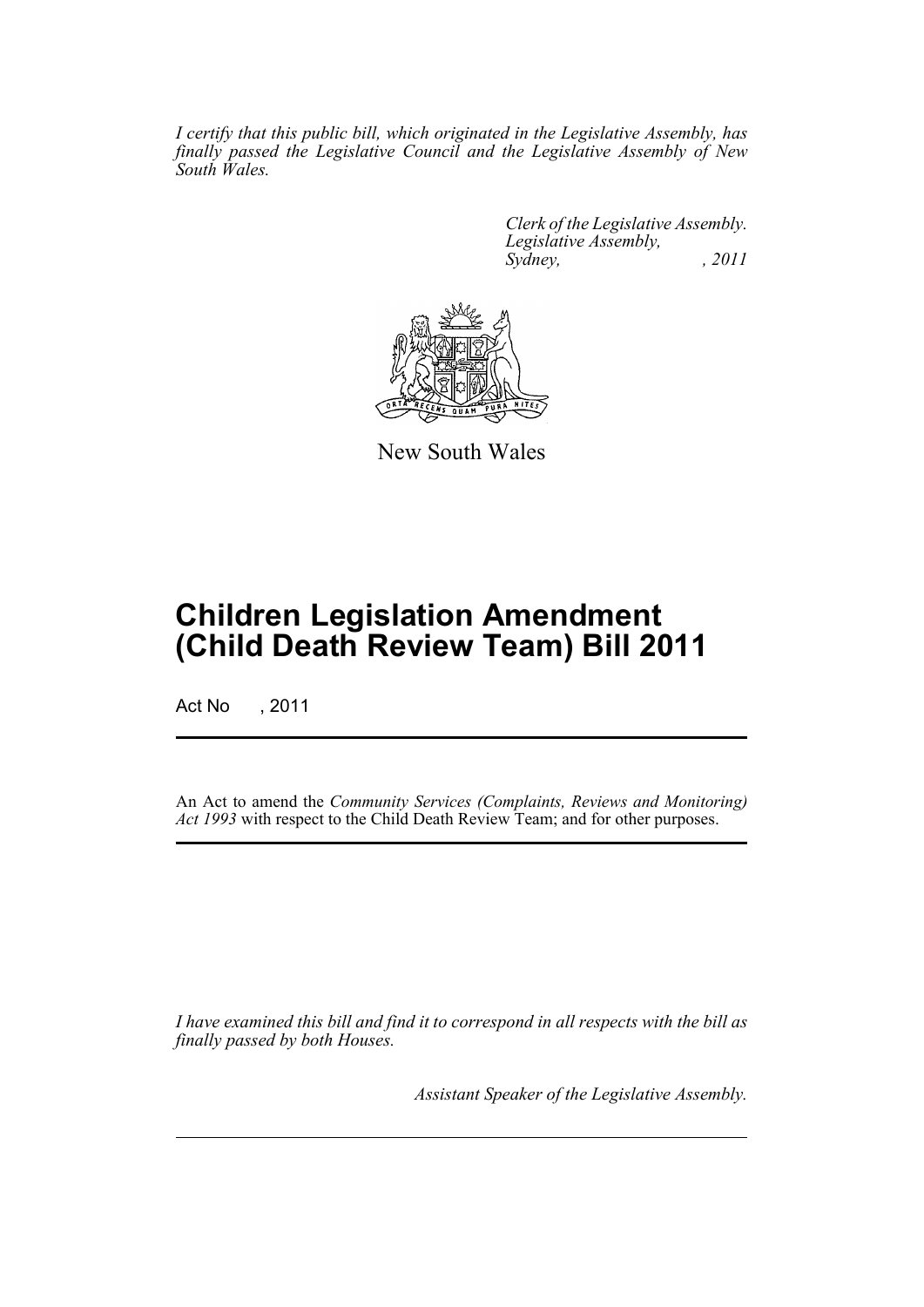### <span id="page-3-0"></span>**The Legislature of New South Wales enacts:**

### **1 Name of Act**

This Act is the *Children Legislation Amendment (Child Death Review Team) Act 2011*.

# <span id="page-3-1"></span>**2 Commencement**

This Act commences on the date of assent to this Act.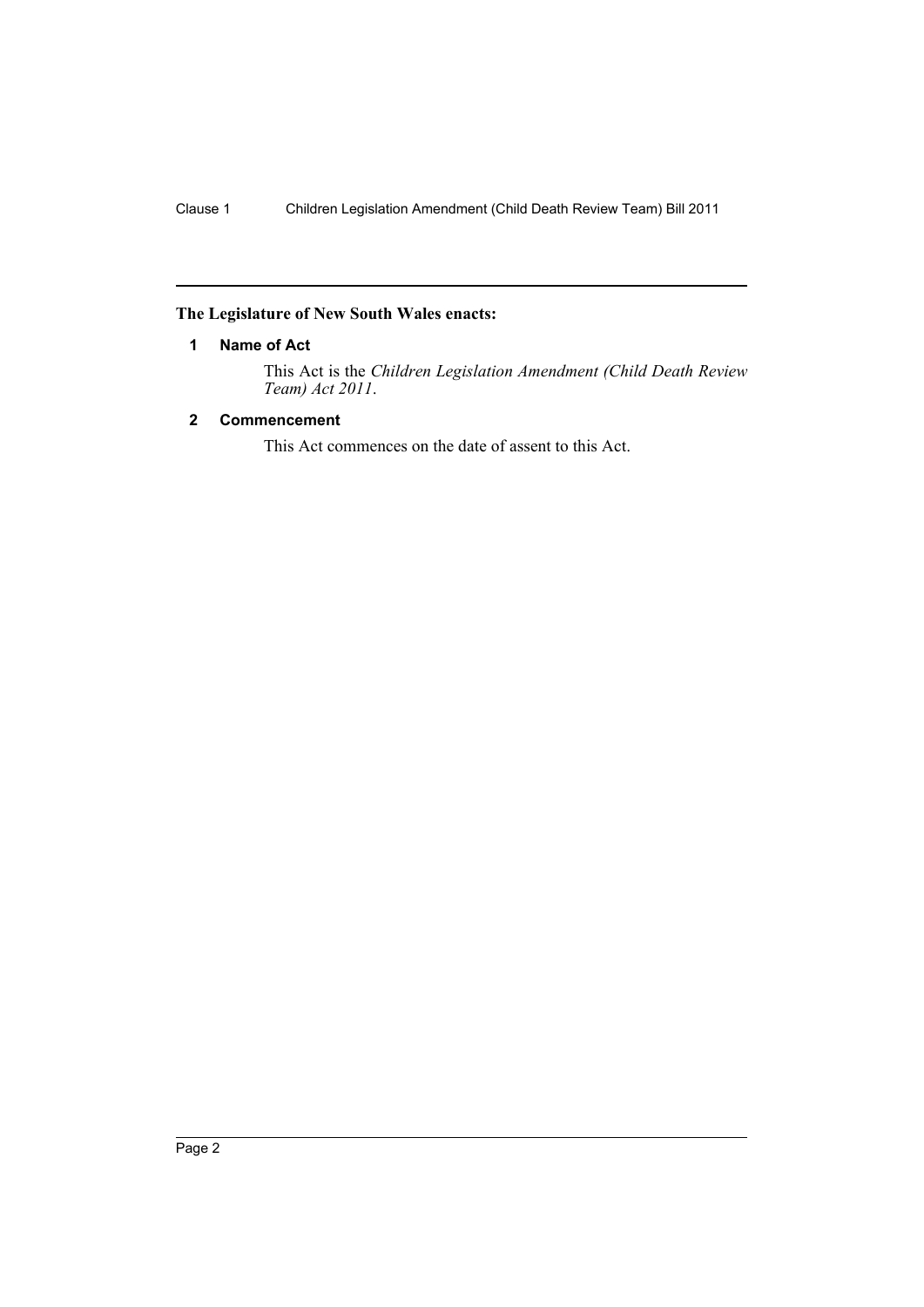Amendment of Community Services (Complaints, Reviews and Monitoring) Act 1993 No 2 Schedule 1

# <span id="page-4-0"></span>**Schedule 1 Amendment of Community Services (Complaints, Reviews and Monitoring) Act 1993 No 2**

### **[1] Section 4 Definitions**

Insert in alphabetical order in section 4 (1):

*Child Death Review Team* or *Team* means the Child Death Review Team established under Part 5A.

*Commission for Children and Young People* means the Commission for Children and Young People constituted under the *Commission for Children and Young People Act 1998*.

*Commissioner for Children and Young People* means the Commissioner for the Commission for Children and Young People appointed under the *Commission for Children and Young People Act 1998*.

### **[2] Part 5A**

Insert after Part 5:

# **Part 5A Child Death Review Team**

# **Division 1 Preliminary**

### **34A Object of Part**

The object of this Part is to prevent and reduce the deaths of children in New South Wales through the constitution of the Child Death Review Team which is to exercise the functions conferred or imposed on it under this Part.

#### **34B Definitions**

In this Part:

*child* means a person under the age of 18 years.

*Convenor* means the Convenor of the Child Death Review Team.

*court* includes any tribunal or person having power to require the production of documents or the answering of questions.

*member* means a member of the Child Death Review Team.

*produce* includes permit access to.

*Team-related person* means the following:

(a) a member of the Team,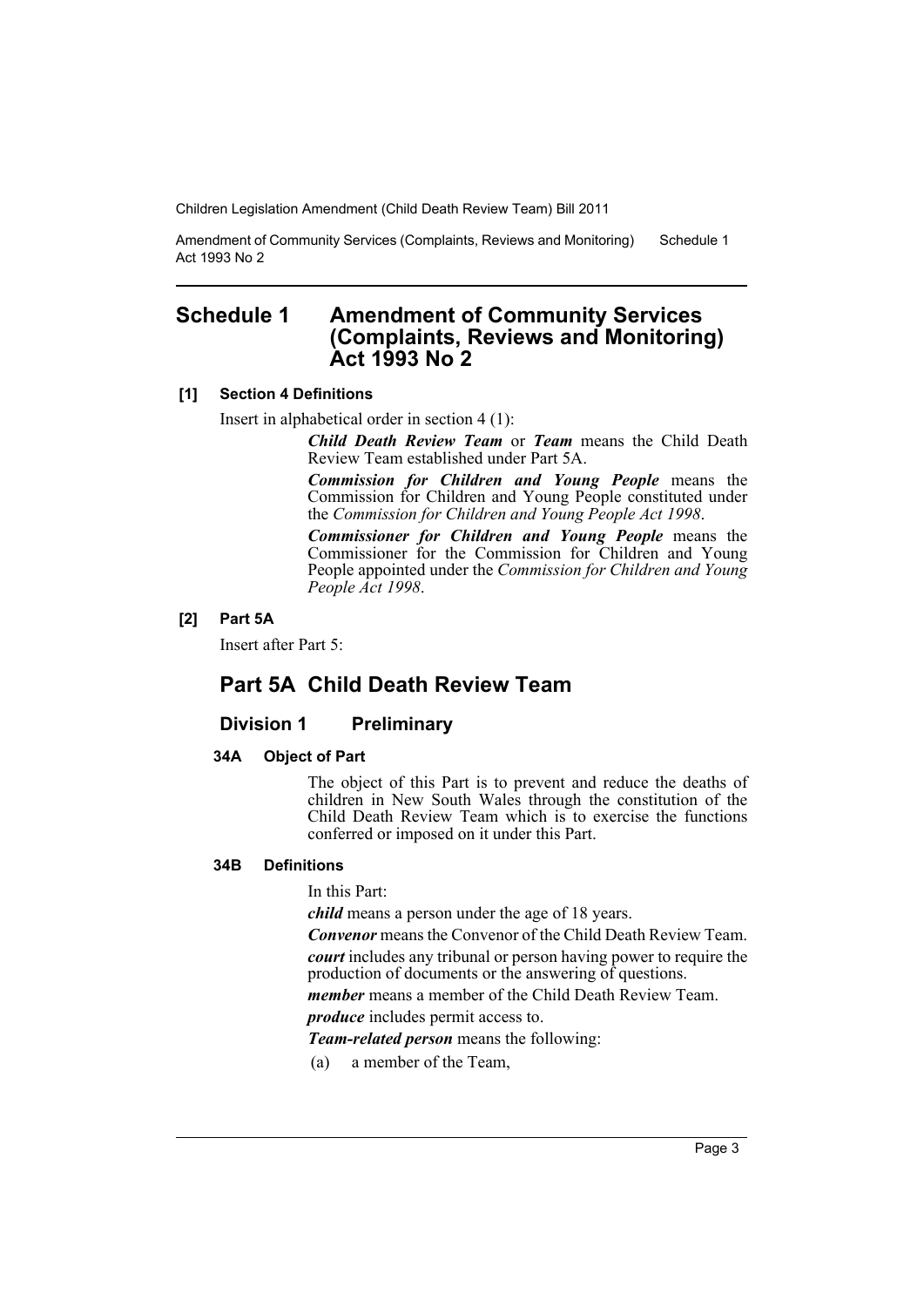Schedule 1 Amendment of Community Services (Complaints, Reviews and Monitoring) Act 1993 No 2

- (b) a member of staff of the Ombudsman's Office who is supporting and assisting the Team in the exercise of its functions.
- (c) any person engaged to assist the Team in the exercise of its functions, including persons appointed under section 34E.

# **Division 2 Constitution and functions of the Team**

### **34C Establishment and composition of the Team**

- (1) The Child Death Review Team is established by this Act.
- (2) The Team is to consist of the following members:
	- (a) the Ombudsman, who is to be the Convenor of the Team,
	- (b) the Commissioner for Children and Young People,
	- (c) the Community and Disability Services Commissioner,
	- (d) such other persons as may be appointed by the Minister.
- (3) The Team is to be supported and assisted in the exercise of its functions by members of staff of the Ombudsman's Office.
- (4) The Team is to include representatives of each of the following:
	- (a) that part of the Department of Family and Community Services comprising the group of staff who are principally involved in the administration of the *Children and Young Persons (Care and Protection) Act 1998*,
	- (b) the Ministry of Health,
	- (c) the NSW Police Force,
	- (d) the Department of Education and Communities,
	- (e) the Department of Attorney General and Justice,
	- (f) the Office of the NSW State Coroner, within the Department of Attorney General and Justice,
	- (g) that part of the Department of Family and Community Services comprising the group of staff who are principally involved in the administration of the *Disability Services Act 1993*.
- (5) Each representative referred to in subsection (4) is to be nominated by the Minister responsible for the organisation concerned.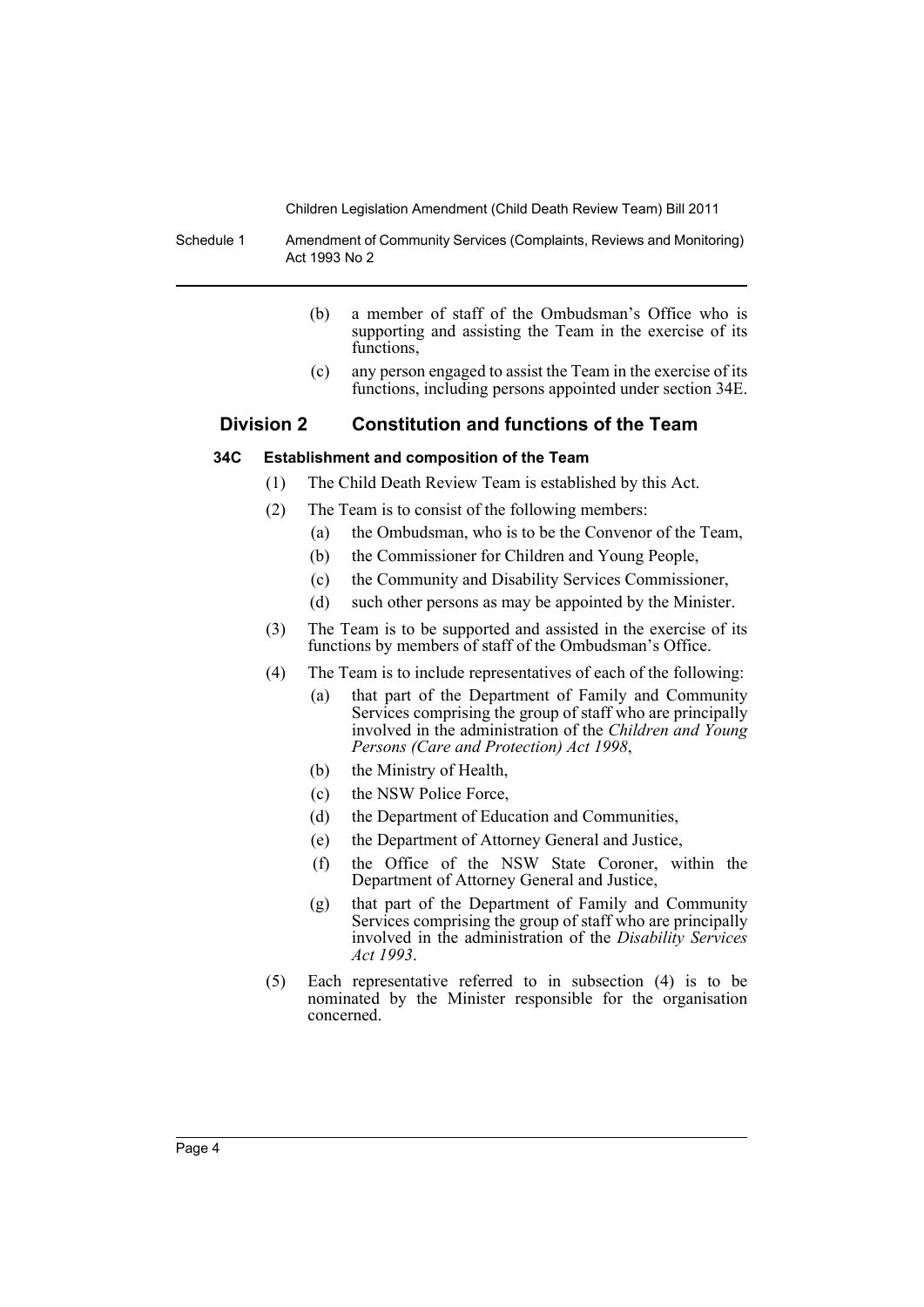Amendment of Community Services (Complaints, Reviews and Monitoring) Act 1993 No 2 Schedule 1

- (6) In addition, the Team is to include persons recommended by the Convenor and who, in the opinion of the Minister, are:
	- (a) experts in health care, research methodology, child development or child protection, or
	- (b) persons who, because of their qualifications or experience, or both, are likely to make a valuable contribution to the work of the Team.
- (7) The Minister is to appoint 2 persons who are Aboriginal persons (within the meaning of the *Aboriginal Land Rights Act 1983*) as members of the Team.
- (8) The Team must consist of not less than 14 members (in addition to the Convenor, Commissioner for Children and Young People and the Community and Disability Services Commissioner) and not more than 20 members (in addition to the Convenor and those Commissioners) at any one time.
- (9) A person who is a member of the Legislative Council or the Legislative Assembly is not eligible to be a member of the Team.
- (10) Schedule 2 contains provisions relating to the members and procedure of the Team.

### **34D Functions of the Team**

- (1) The Team has the following functions:
	- (a) to maintain the register of child deaths occurring in New South Wales that has recorded such deaths since 1 January 1996,
	- (b) to classify those deaths according to cause, demographic criteria and other relevant factors,
	- (c) to analyse data to identify patterns and trends relating to those deaths,
	- (d) to undertake, alone or with others, research that aims to help prevent or reduce the likelihood of child deaths,
	- (e) to make recommendations, arising from the Team's maintenance of the register of child deaths and from its research, as to legislation, policies, practices and services for implementation by government and non-government agencies and the community to prevent or reduce the likelihood of child deaths,
	- (f) to identify areas requiring further research by the Team or other agencies or persons.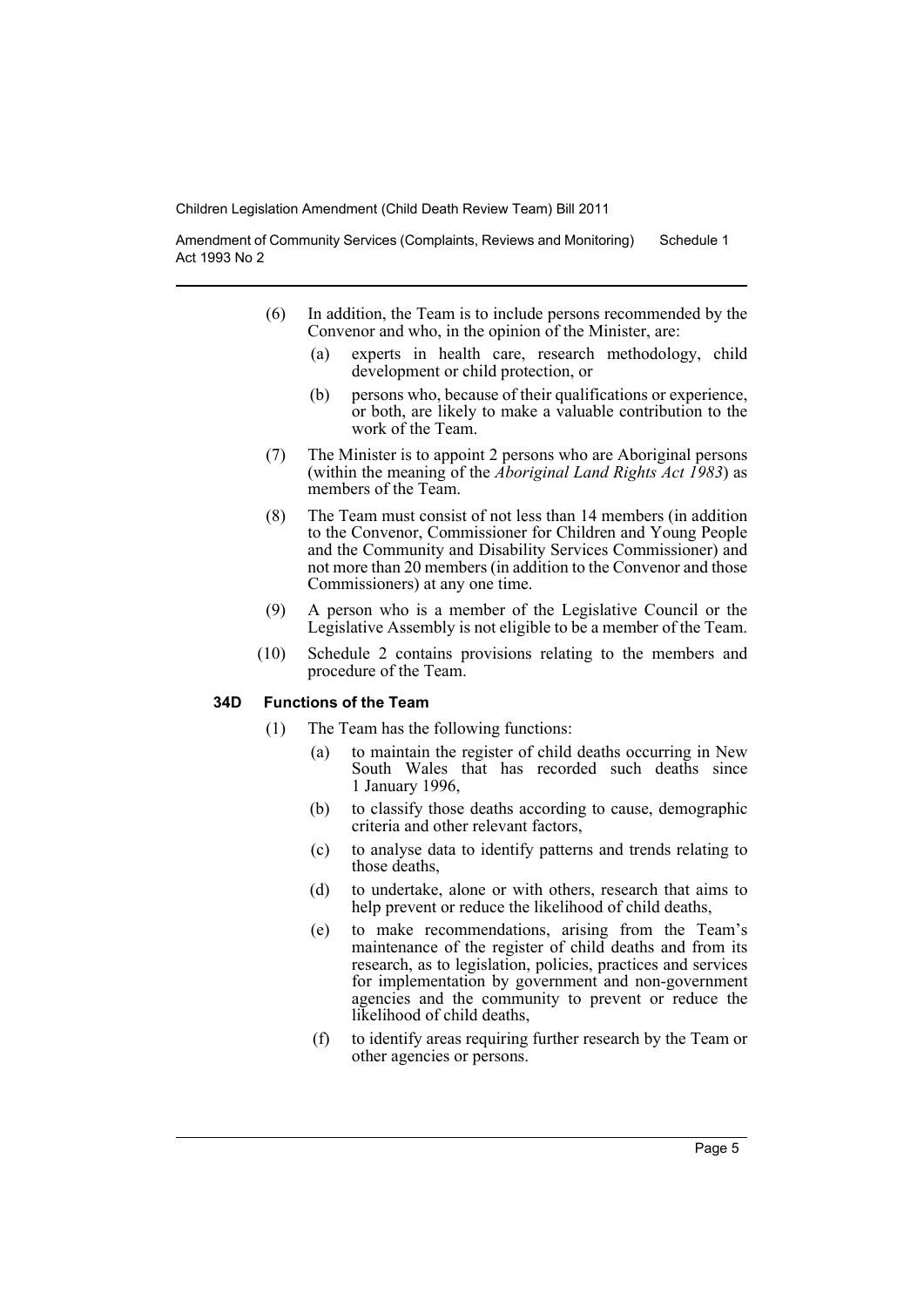Schedule 1 Amendment of Community Services (Complaints, Reviews and Monitoring) Act 1993 No 2

- (2) Any function of the Team with respect to child deaths occurring in New South Wales may also be exercised by the Team in connection with the death of a child dying outside the State while ordinarily resident in the State.
- (3) The Convenor may enter into an agreement or other arrangement for the exchange of information between the Team and a person or body having functions under the law of another State or a Territory that are substantially similar to the functions of the Team, being information relevant to the exercise of the functions of the Team or that person or body.
- (4) The Team may not undertake a review of a reviewable death (within the meaning of Part 6) but may:
	- (a) include a reviewable death in research that examines a sample or population of child deaths, and
	- (b) with the approval of the Minister, conduct research about reviewable deaths.
- (5) The Team may exercise functions with respect to the death of a child even though the death is or may be the subject of a review by the Domestic Violence Death Review Team established under the *Coroners Act 2009*.

### **34E Appointment of expert advisers**

- (1) The Convenor may, otherwise than under a contract of employment, appoint persons with relevant qualifications and experience to advise the Team in the exercise of its functions.
- (2) A person so appointed is entitled to be paid such remuneration and allowances (including travelling and subsistence allowances) as may be determined by the Convenor in respect of the person.

# **34F Annual report to Parliament**

- (1) The Team is required to prepare, within the period of 4 months after 30 June in each year, a report of its operations during the year that ended on that 30 June and to provide the report to the Presiding Officer of each House of Parliament.
- (2) A report by the Team under this section must include the following:
	- (a) a description of its activities during that year in relation to each of its functions,
	- (b) details of the extent to which its previous recommendations have been accepted,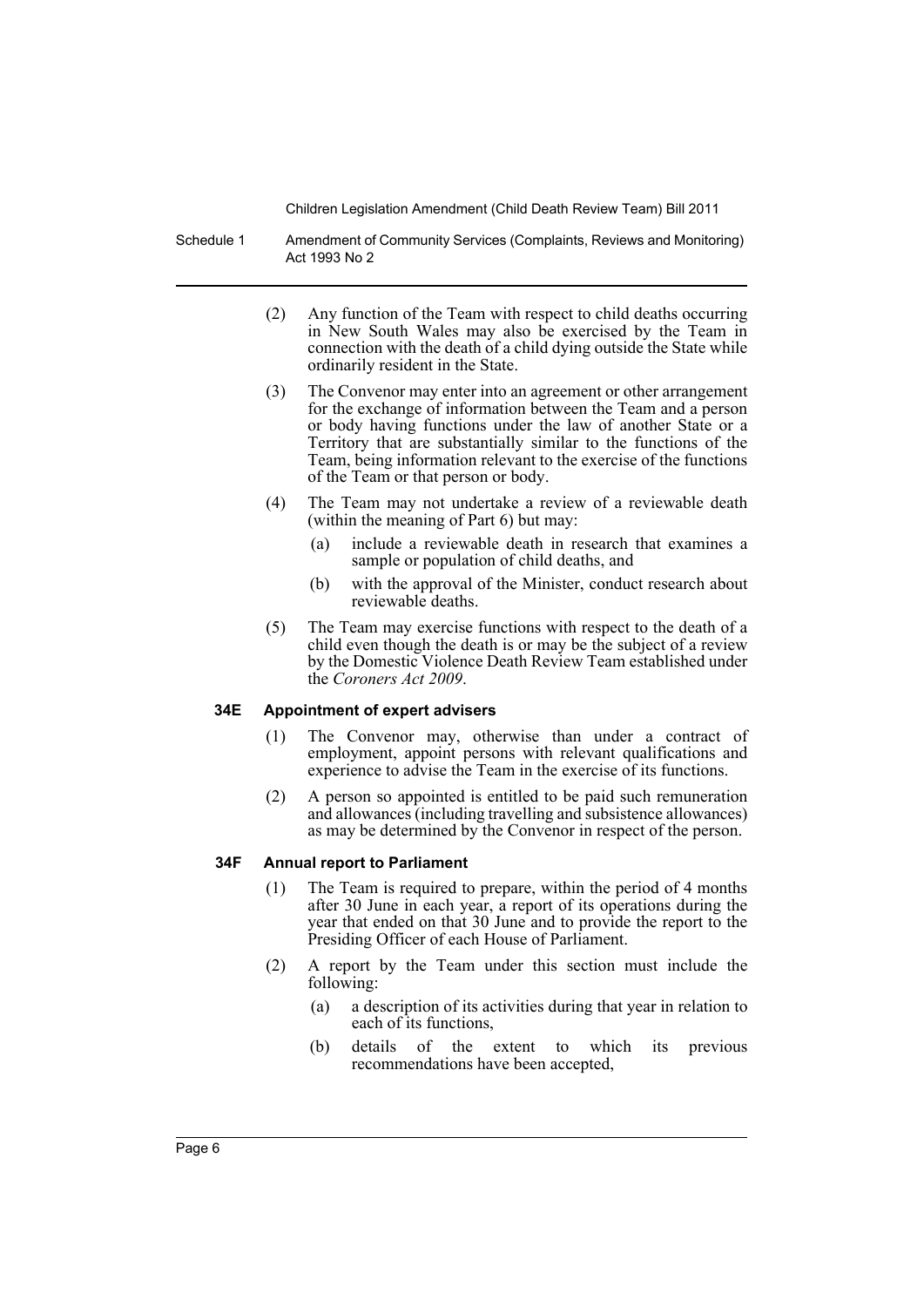Amendment of Community Services (Complaints, Reviews and Monitoring) Act 1993 No 2 Schedule 1

- (c) whether any information has been authorised to be disclosed by the Convenor as referred to section  $34L(1)(b)$ ,
- (d) if the Team has not presented a report to Parliament under section 34H within the previous  $\hat{3}$  years, the reasons why such a report has not been presented.
- (3) A report by the Team under this section may include, in relation to any details referred to in subsection (2) (b), comment on the extent to which those recommendations have been implemented in practice.

### **34G Annual child death review report**

- (1) The Team is required to prepare, within the period of 4 months after 30 June in each year, a report consisting of data collected and analysed in relation to child deaths registered during the previous calendar year and provide the report to the Presiding Officer of each House of Parliament.
- (2) A report by the Team under this section may include any recommendations made for the purposes of section 34D (1) (e) or  $(f)$ .

### **34H Other reports**

The Team may, at any time, make a report containing the results of research undertaken in the exercise of its research functions under this Part and provide the report to the Presiding Officer of each House of Parliament.

### **34I Preparation and presentation of reports**

- (1) Each report prepared by the Team is to be provided to the Minister.
- (2) A report provided to the Presiding Officer of a House of Parliament under this Part is to be laid before that House within 15 sitting days of that House after it is received by the Presiding Officer.
- (3) The Team may include in a report a recommendation that the report be made public as soon as practicable.
- (4) If a report includes a recommendation by the Team that the report be made public as soon as practicable, a Presiding Officer of a House of Parliament may make it public whether or not that House is in session and whether or not the report has been laid before that House.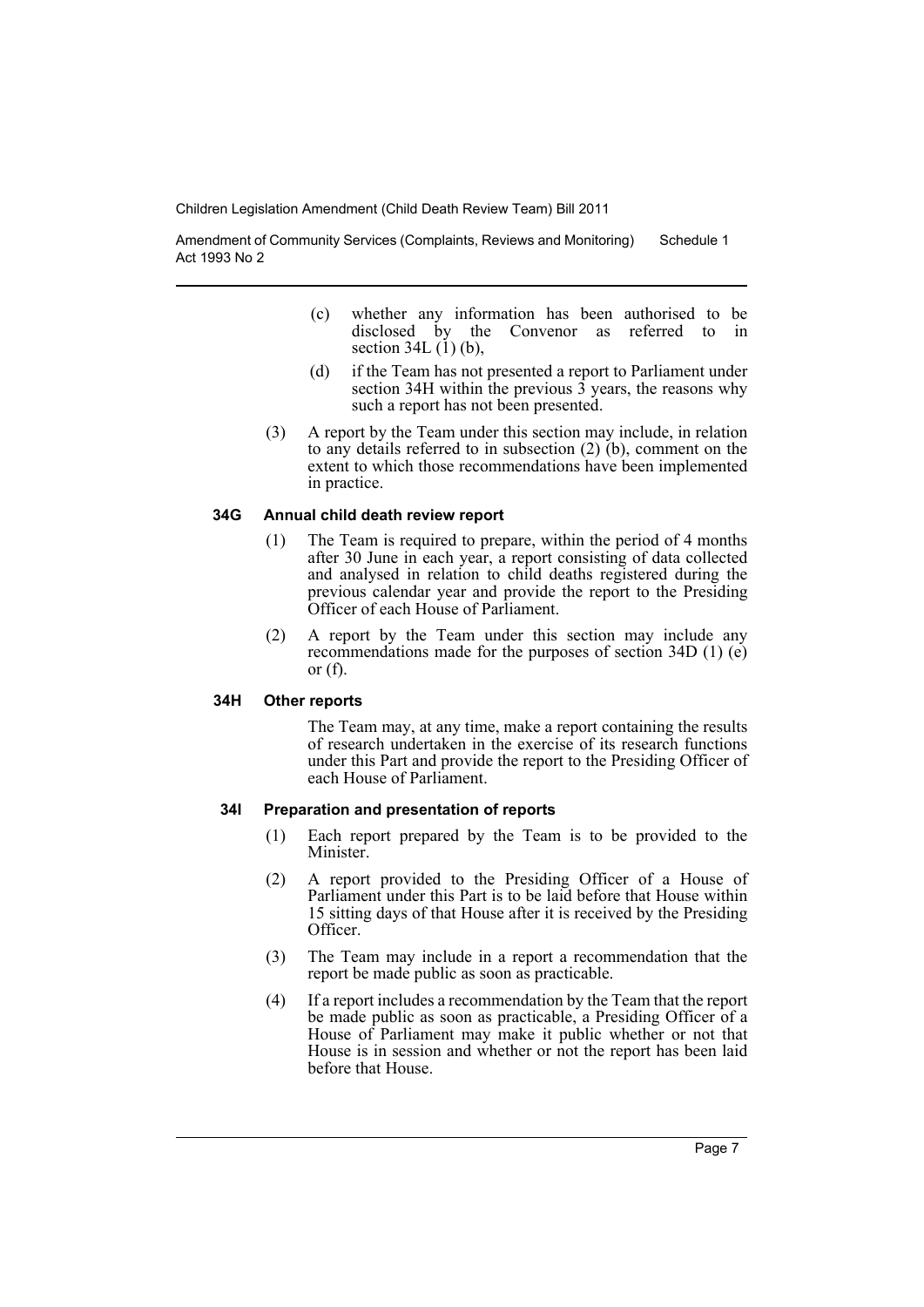Schedule 1 Amendment of Community Services (Complaints, Reviews and Monitoring) Act 1993 No 2

- (5) If such a report is made public by a Presiding Officer of a House of Parliament before it is laid before that House, it attracts the same privileges and immunities as if it had been laid before that House.
- (6) A Presiding Officer need not inquire whether all or any conditions precedent have been satisfied as regards a report purporting to have been made and provided in accordance with this Part.
- (7) A report of the Team under this Part may be presented separately from any other such report or together with any other such report.

### **34J Application of Ombudsman Act 1974**

(1) The provisions of section 31B (1) (a)–(c) and (e), (2) (a) and (3) of the *Ombudsman Act 1974* apply to and in respect of the exercise of functions by the Team and reports prepared by the Team in the same way as those provisions apply to and in respect of the exercise of functions by the Ombudsman and reports made by the Ombudsman.

**Note.** Section 31B of the *Ombudsman Act 1974* provides for the monitoring of the exercise of functions by the Ombudsman and review of reports of the Ombudsman by the Committee on the Office of the Ombudsman and the Police Integrity Commission.

(2) In addition to the functions that the Committee on the Office of the Ombudsman and the Police Integrity Commission has in relation to the Team under subsection  $(1)$ , the Committee has the function of examining trends and changes in services and issues affecting children, and reporting to both Houses of Parliament any changes that the Committee thinks desirable to the functions and procedures of the Team.

# **Division 3 Access to and confidentiality of information**

### **34K Duty of persons to assist the Team**

- (1) It is the duty of each of the following persons to provide the Team with full and unrestricted access to records that are under the person's control, or whose production the person may, in an official capacity, reasonably require, being records to which the Team reasonably requires access for the purpose of exercising its functions:
	- (a) the Director-General, the Department Head, chief executive officer or senior member of any department of the government, statutory body or local authority,
	- (b) the Commissioner of Police,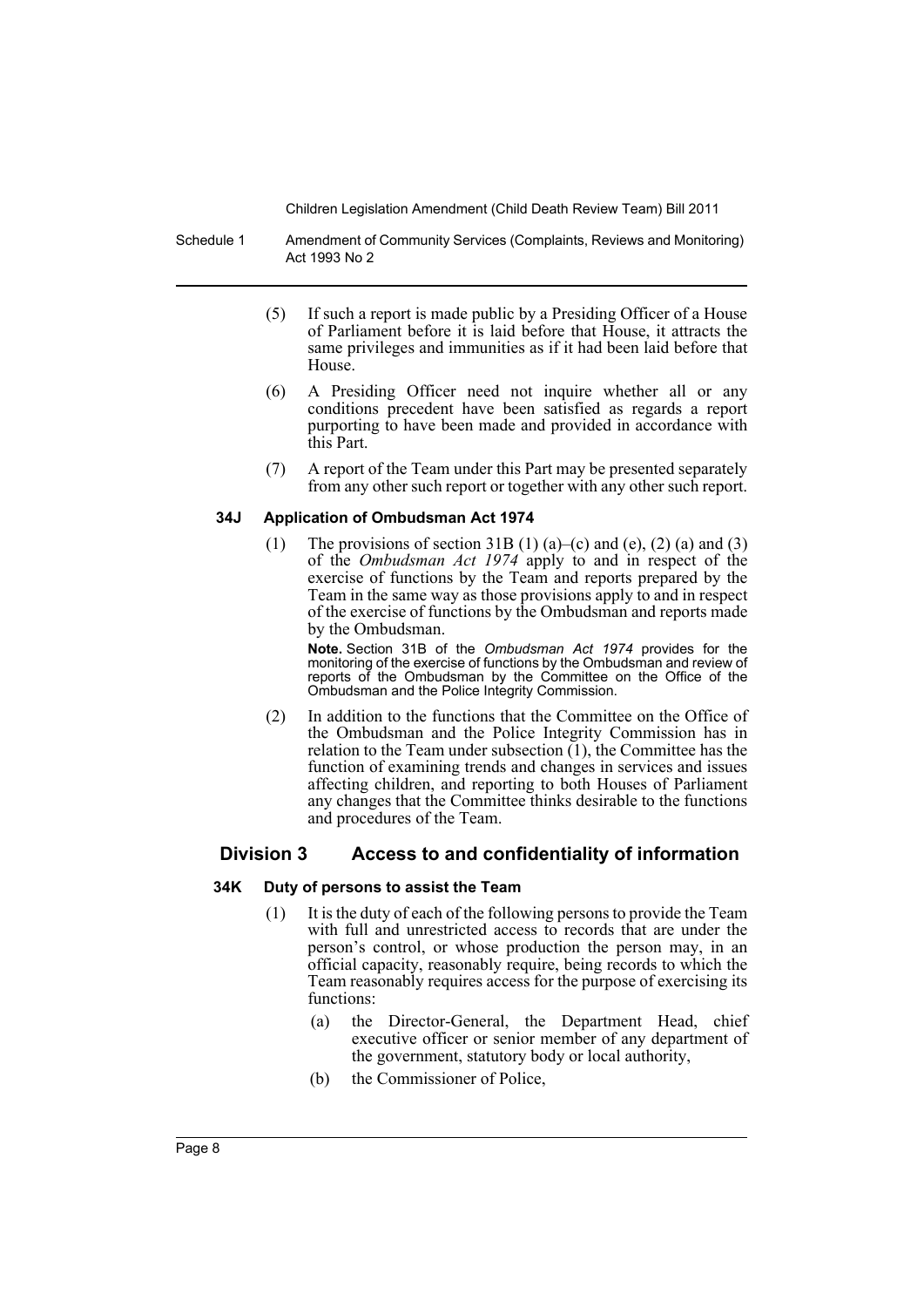Amendment of Community Services (Complaints, Reviews and Monitoring) Act 1993 No 2 Schedule 1

- (c) the State Coroner,
- (d) a medical practitioner or health care professional who, or the head of a body which, delivers health services to children,
- (e) a person who, or the head of a body which, delivers welfare services to children (including family support services, children's services, foster care or residential out-of-home care, and disability services),
- (f) the principal of a non-government school (within the meaning of the *Education Act 1990*).
- (2) Access to which the Team is entitled under subsection (1) includes the right to inspect and, on request, to be provided with copies of, any record referred to in that subsection and to inspect any non-documentary evidence associated with any such record.
- (3) A provision of any Act or law that restricts or denies access to records does not prevent a person to whom subsection (1) applies from complying, or affect the person's duty to comply, with that subsection.
- (4) In this section, *record* means any document or other source of information compiled, recorded or stored in written form or on film, or by electronic process, or in any other manner or by any other means.

### **34L Confidentiality of information**

- (1) A Team-related person must not make a record of, or directly or indirectly disclose to any person, any information (including the contents of any document) that was acquired by the person by reason of being a Team-related person, unless:
	- (a) the record or disclosure is made in good faith for the purpose of exercising a function under this Part, or
	- (b) the record or disclosure is authorised to be made by the Convenor in connection with research that is undertaken for the purpose of helping to prevent or reduce the likelihood of deaths of children in New South Wales, or
	- (c) the record or disclosure is made by the Convenor for the purpose of:
		- (i) providing information to the Commissioner of Police in connection with a possible criminal offence, or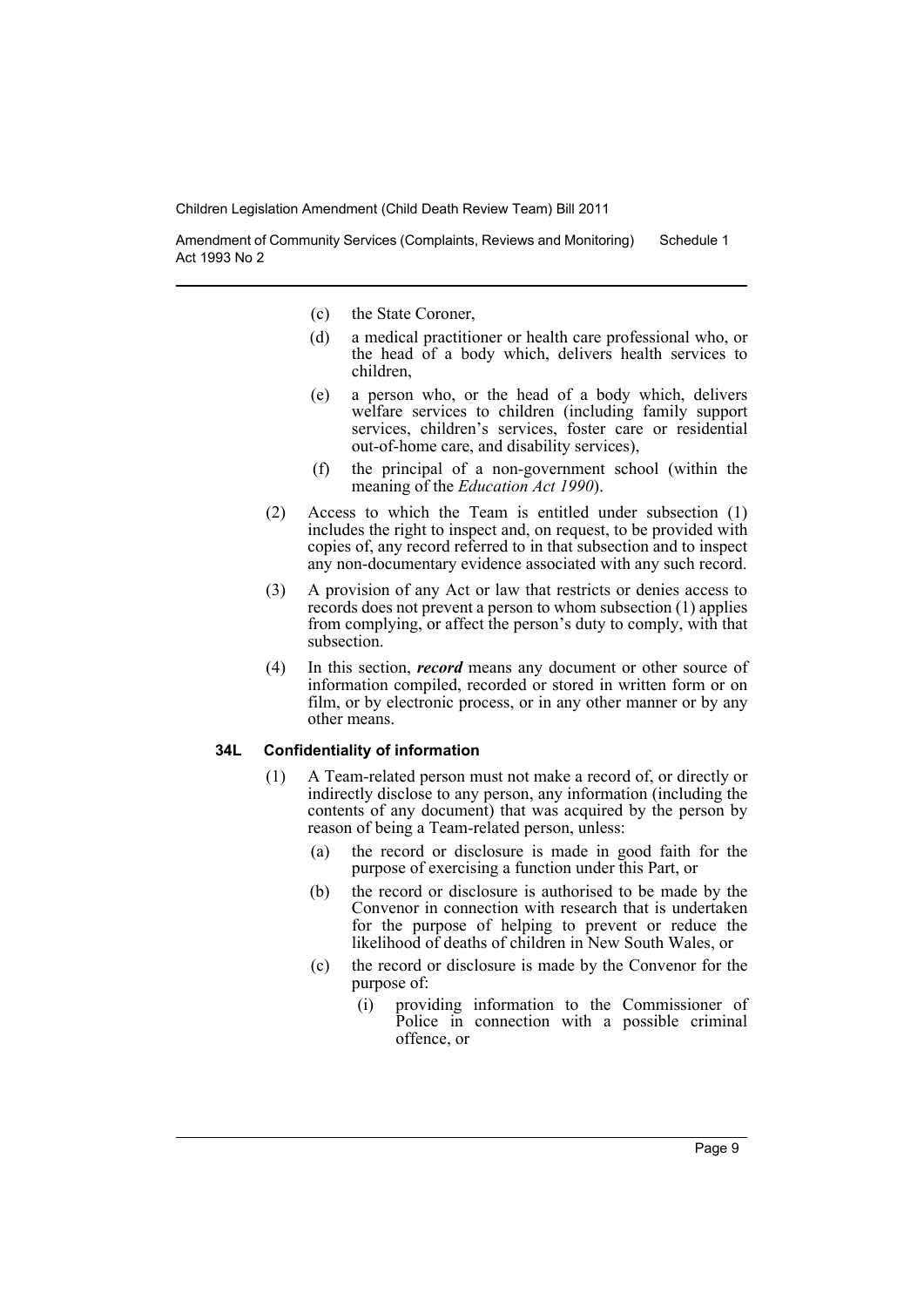Schedule 1 Amendment of Community Services (Complaints, Reviews and Monitoring) Act 1993 No 2

- (ii) reporting to the Director-General of the Department of Family and Community Services that a child or class of children may be at risk of harm, or
- (iii) providing information to the State Coroner that may relate to a death that is within the jurisdiction of the State Coroner, whether or not the death has been the subject of an inquest under the *Coroners Act 2009*, or
- (iv) providing information to the Domestic Violence Death Review Team established under the *Coroners Act 2009* in connection with that Team's functions, or
- (v) providing information to the Ombudsman concerning the death of a child that is relevant to the exercise of any of the Ombudsman's functions, or
- (vi) giving effect to any agreement or other arrangement entered into under section 34D (3), or
- (d) the record or disclosure is made by a member of the Team to a Minister, or to a Department Head, chief executive officer or senior member of any department of the government or a statutory body, in connection with a draft report prepared for the purpose of this Part, or
- (e) the record or disclosure is made by a member of the Team to any person, body or organisation for the purpose of obtaining information or advice, or enabling comments to be made to the Team, in connection with a draft report or part of a draft report prepared for the purposes of this Part.

Maximum penalty: 50 penalty units or imprisonment for 12 months, or both.

- (2) A Team-related person is not required:
	- (a) to produce to any court any document or other thing that has come into the person's possession, custody or control, or
	- (b) to reveal to any court any information that has come to the person's notice,

by reason of being a Team-related person.

- (3) Any authority or person to whom any information referred to in subsection  $(1)$  is revealed, and any person or employee under the control of that authority or person:
	- (a) is subject to the same obligations and liabilities under subsection (1), and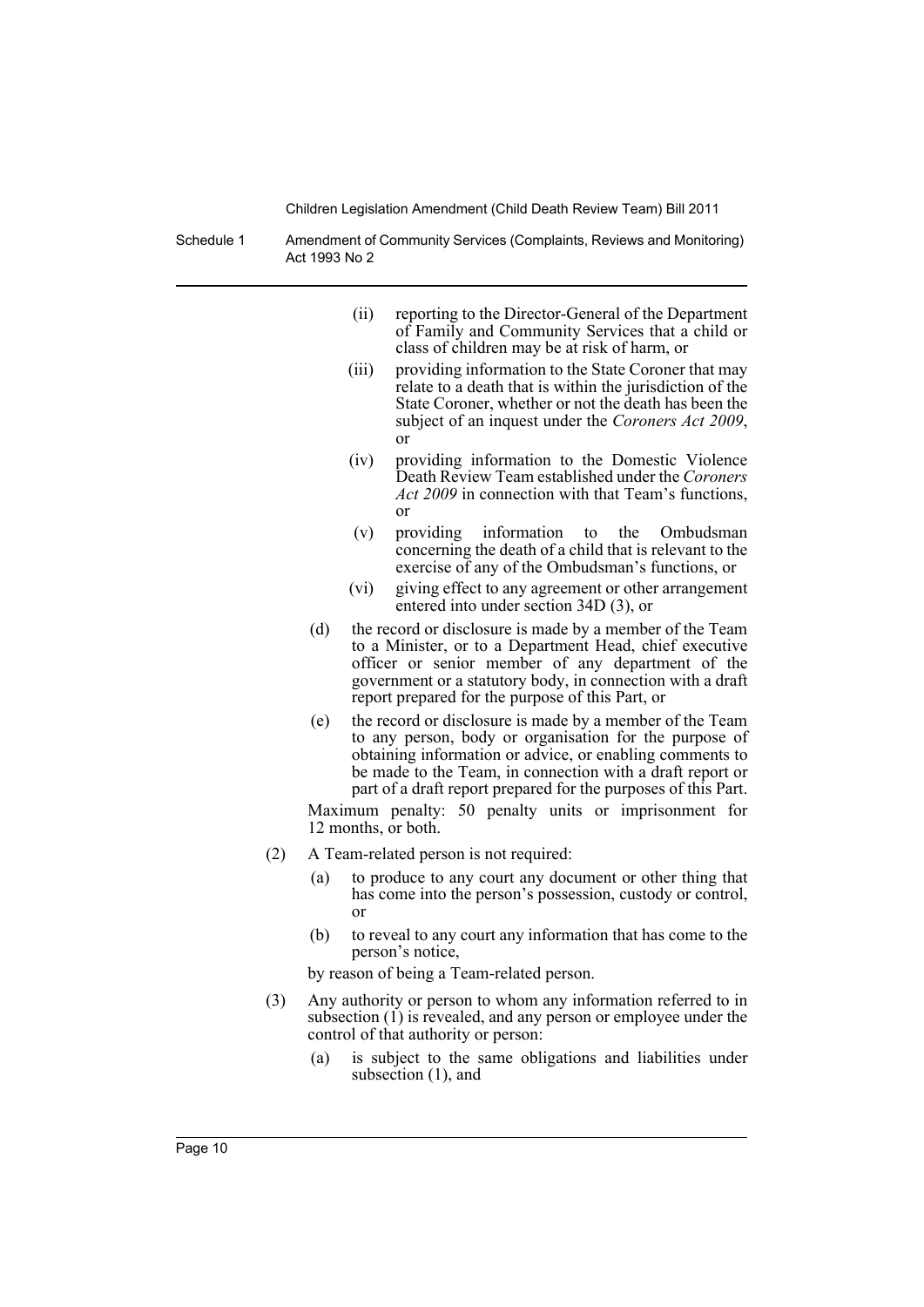Amendment of Community Services (Complaints, Reviews and Monitoring) Act 1993 No 2 Schedule 1

(b) enjoys the same rights and privileges under subsection (2),

in respect of that information as if he or she were a Team-related person who had acquired the information for the purpose of the exercise of the functions of the Team. Failure to comply with obligations and liabilities referred to in this subsection is taken to be a contravention of subsection (1).

### **34M Dishonestly obtaining information**

A person who dishonestly obtains information (including the contents of any document) that was acquired by a person by reason of being a Team-related person is guilty of an offence.

Maximum penalty: 50 penalty units or imprisonment for 12 months, or both.

# **Division 4 Miscellaneous**

# **34N Execution of documents**

A document required to be executed by the Team in the exercise of its functions is sufficiently executed if it is signed by the Convenor or another member authorised by the Convenor.

#### **34O Proceedings for offences under Part**

Despite any other law, proceedings for an offence under this Part must be commenced not later than 2 years from when the offence was alleged to have been committed.

### **34P Review of Part**

- (1) The Minister is to review this Part to determine whether the policy objectives of this Part remain valid and whether the terms of this Part remain appropriate for securing those objectives.
- (2) The review is to be undertaken as soon as possible after the period of 5 years from the commencement of this Part.
- (3) A report on the outcome of the review is to be tabled in each House of Parliament within 12 months after the end of the period of 5 years.

### **[3] Section 48 Exclusion of personal liability**

Insert at the end of section 48 (b):

or

(c) the Child Death Review Team, a member of the Team or any person acting under the direction of the Team,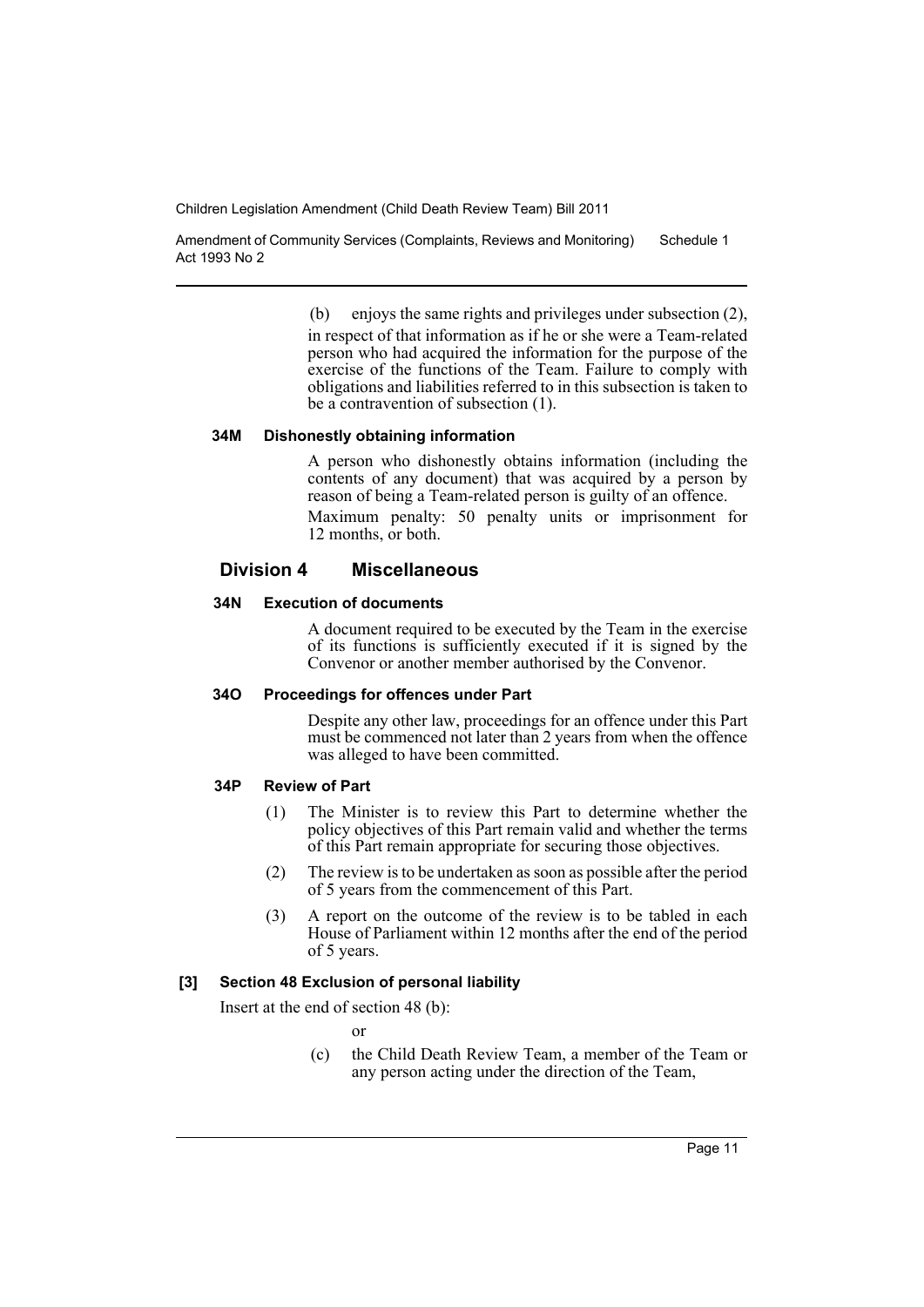Schedule 1 Amendment of Community Services (Complaints, Reviews and Monitoring) Act 1993 No 2

### **[4] Section 48**

Insert ", the officer, a member of the Team" after "Ombudsman" where thirdly occurring.

### **[5] Section 52 Regulations**

Insert after section 52 (1):

(1A) Without limiting subsection (1), the regulations may make provision for or with respect to the constitution, functions, procedure and other matters relating to the Child Death Review Team.

### **[6] Schedule 1 Savings and transitional provisions**

Insert at the end of clause 1 (1):

*Children Legislation Amendment (Child Death Review Team) Act 2011*

### **[7] Schedule 1, Part 4**

Insert after clause 14:

# **Part 4 Children Legislation Amendment (Child Death Review Team) Act 2011**

### **15 Continuation of existing entity**

The Child Death Review Team established by section 34C is taken to be a continuation of, and the same legal entity as, the Child Death Review Team established under section 45B of the *Commission for Children and Young People Act 1998*.

### **16 Continuation of existing members**

A person who, immediately before the commencement of this clause held office as a member of the Team under section 45C of the *Commission for Children and Young People Act 1998*, is taken to have been appointed under section 34C of this Act for the balance of the term for which he or she was appointed under that section 45C, subject to clauses 5 and 6 of Schedule 2 to this Act.

### **17 Annual reports of Child Death Review Team**

The reference to section 34H in section 34F (2) (d) includes a reference to section 45P of the *Commission for Children and Young People Act 1998*.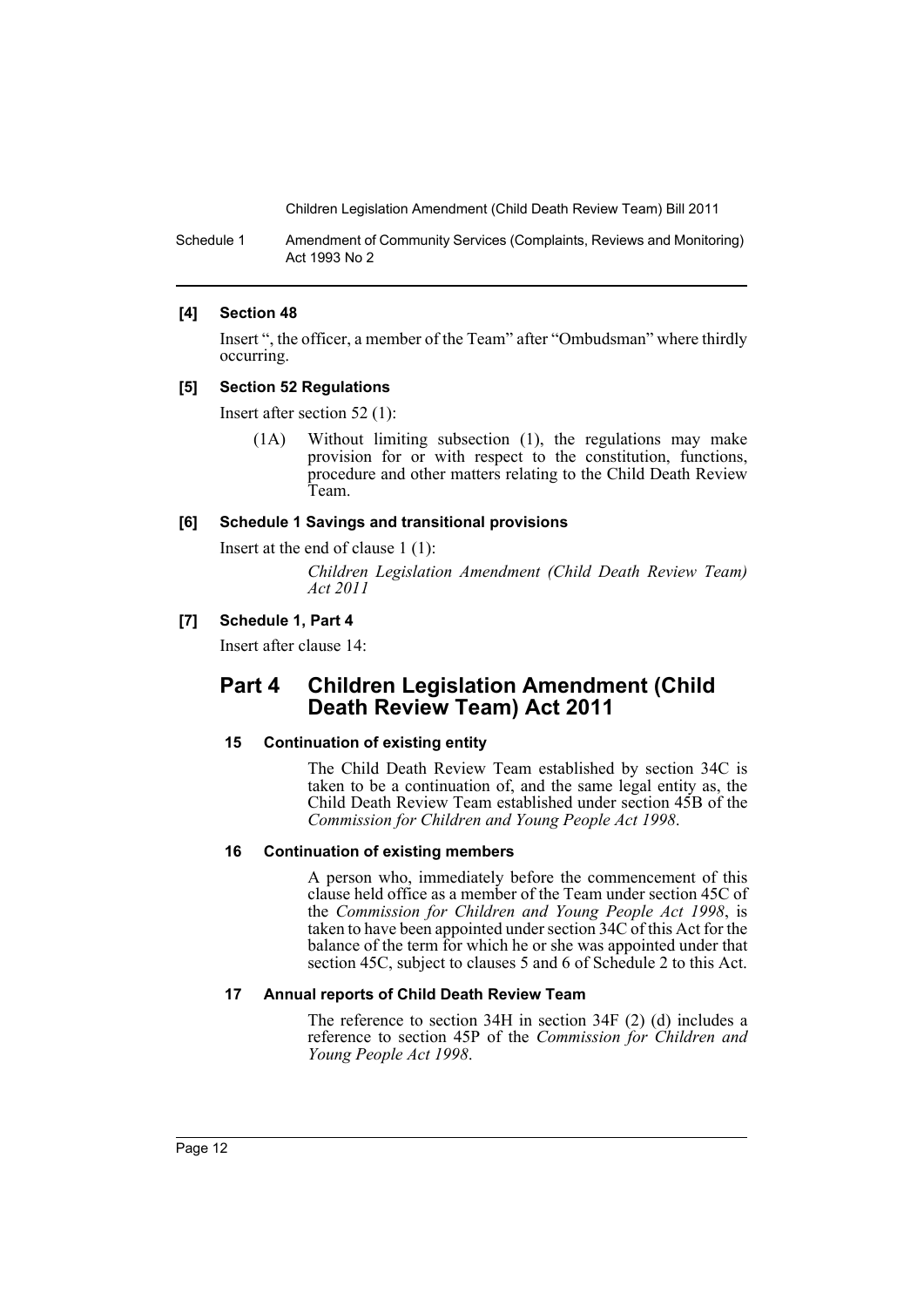Amendment of Community Services (Complaints, Reviews and Monitoring) Act 1993 No 2 Schedule 1

# **[8] Schedule 2**

Insert after Schedule 1:

# **Schedule 2 Provisions relating to the Child Death Review Team**

(Section 34C (10))

# **1 Definitions**

In this Schedule:

*appointed member* means a member of the Team appointed by the Minister under section 34C (2) (d). *Convenor* means the Convenor of the Team. *member* means a member of the Team.

# **2 Deputy Convenor**

- (1) The members of the Team are to elect one member as the Deputy Convenor of the Team.
- (2) The member so elected holds office as Deputy Convenor for the balance of the member's term of office, subject to subclause (3).
- (3) A person holding the office of Deputy Convenor vacates that office if the person:
	- (a) is removed from that office by the Minister under clause 6, or
	- (b) resigns that office by instrument in writing addressed to the Minister, or
	- (c) ceases to be a member.

# **3 Term of office of members**

An appointed member holds office for such period (not exceeding 3 years) as is specified in the member's instrument of appointment, but is eligible (if otherwise qualified) for re-appointment.

# **4 Remuneration**

An appointed member other than a representative of a department of the government, the NSW Police Force or a statutory body, is entitled to be paid such remuneration and allowances (including travelling or subsistence allowances) as the Minister may from time to time determine in respect of the member.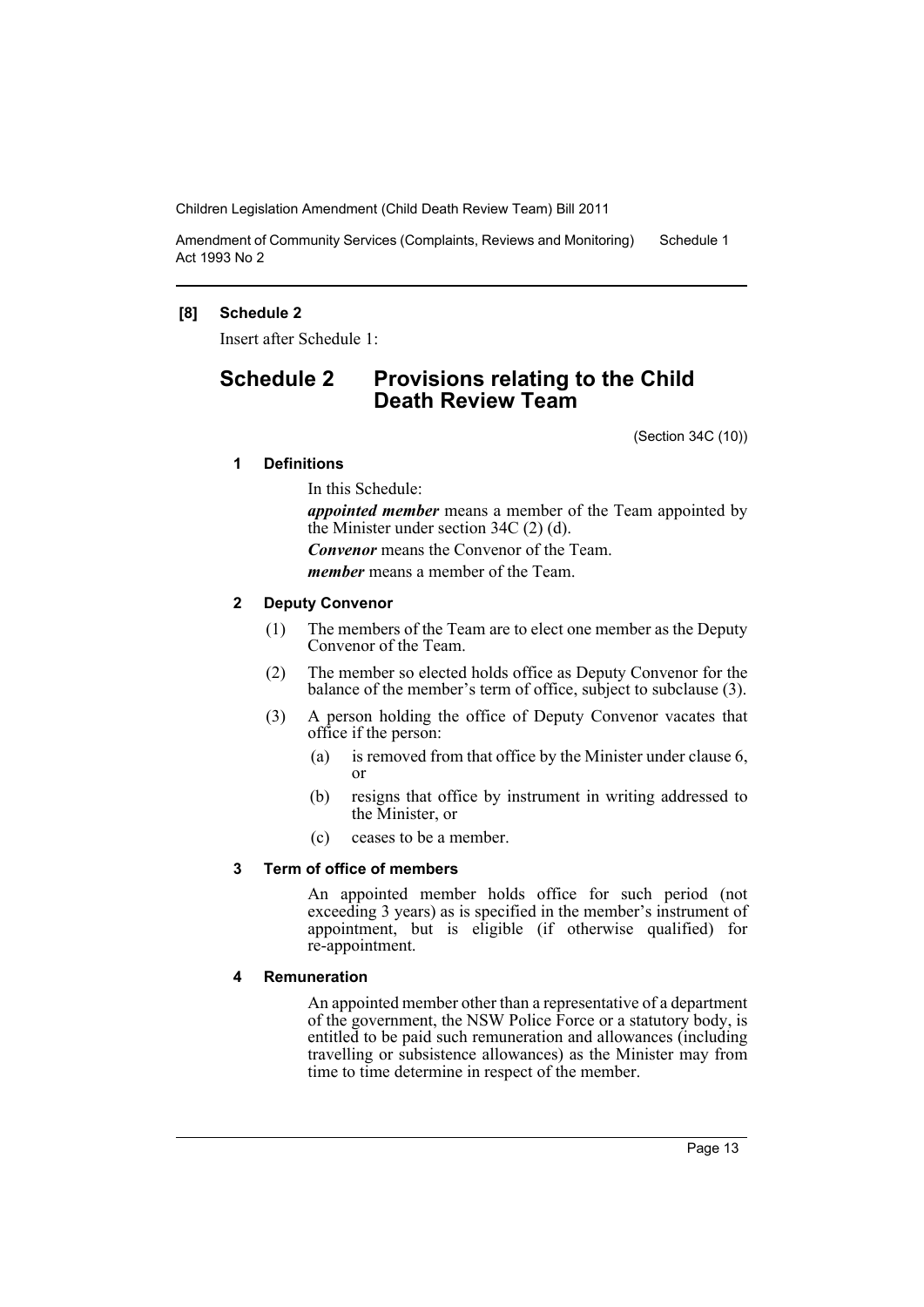Schedule 1 Amendment of Community Services (Complaints, Reviews and Monitoring) Act 1993 No 2

#### **5 Vacancy in office of appointed member**

- (1) The office of an appointed member becomes vacant if the member:
	- (a) dies, or
	- (b) completes a term of office and is not re-appointed, or
	- (c) resigns the office by instrument in writing addressed to the Minister, or
	- (d) is absent from 4 consecutive meetings of the Team of which reasonable notice has been given to the member personally or in the ordinary course of post, except on leave granted by the Team or unless, before the expiration of 4 weeks after the last of those meetings, the member is excused by the Minister for having been absent from those meetings, or
	- (e) becomes bankrupt, applies to take the benefit of any law for the relief of bankrupt or insolvent debtors, compounds with his or her creditors or makes an assignment of his or her remuneration for their benefit, or
	- (f) becomes a mentally incapacitated person, or
	- (g) is convicted in New South Wales of an offence that is punishable by imprisonment for 12 months or more or is convicted elsewhere than in New South Wales of an offence that, if committed in New South Wales, would be an offence so punishable, or
	- (h) is removed from office by the Minister under clause 6, or
	- (i) is the subject of a communication in writing to the Minister by the Minister that nominated the member, stating that he or she no longer represents that organisation.
- (2) If the office of an appointed member becomes vacant, another person is, subject to this Schedule, to be appointed to fill the vacancy.

### **6 Removal from office**

The Minister may remove an appointed member from office for incapacity, incompetence or misbehaviour.

#### **7 Effect of certain other Acts**

(1) Chapter 2 of the *Public Sector Employment and Management Act 2002* does not apply to or in respect of the appointment of a person as a member.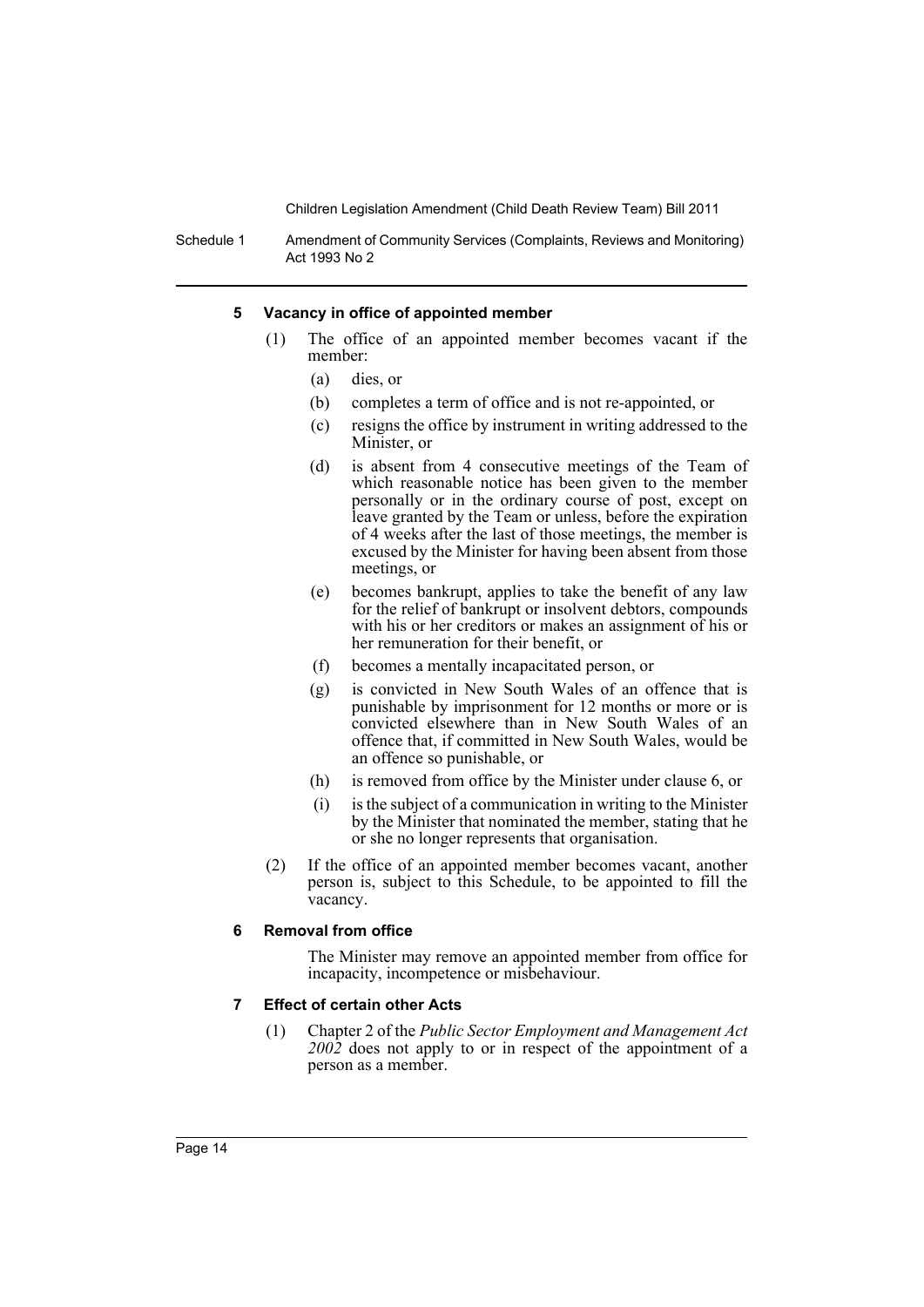Amendment of Community Services (Complaints, Reviews and Monitoring) Act 1993 No 2 Schedule 1

- (2) If by or under any Act provision is made:
	- (a) requiring a person who is the holder of a specified office to devote the whole of his or her time to the duties of that office, or
	- (b) prohibiting the person from engaging in employment outside the duties of that office,

that provision does not operate to disqualify that person from holding that office and also the office of a member or from accepting and retaining any remuneration payable to the person under this Schedule as a member.

### **8 General procedure**

- (1) Subject to the regulations, the procedure for the calling of meetings of the Team and for the conduct of business at those meetings is to be as determined by the Convenor.
- (2) The Team is to meet not less than 4 times in each calendar year.

### **9 Quorum for meetings**

The quorum for a meeting of the Team is a majority of its members for the time being.

### **10 Presiding member**

- (1) The Convenor, or in the absence of the Convenor, the Deputy Convenor, is to preside at any meeting of the Team.
- (2) If both the Convenor and the Deputy Convenor are absent from any meeting, a member elected by the members present at the meeting is to preside at that meeting.
- (3) The presiding member has a deliberative vote and, in the event of an equality of votes, has a second or casting vote.

### **11 Voting**

A decision supported by a majority of the votes cast at a meeting of the Team at which a quorum is present is the decision of the Team.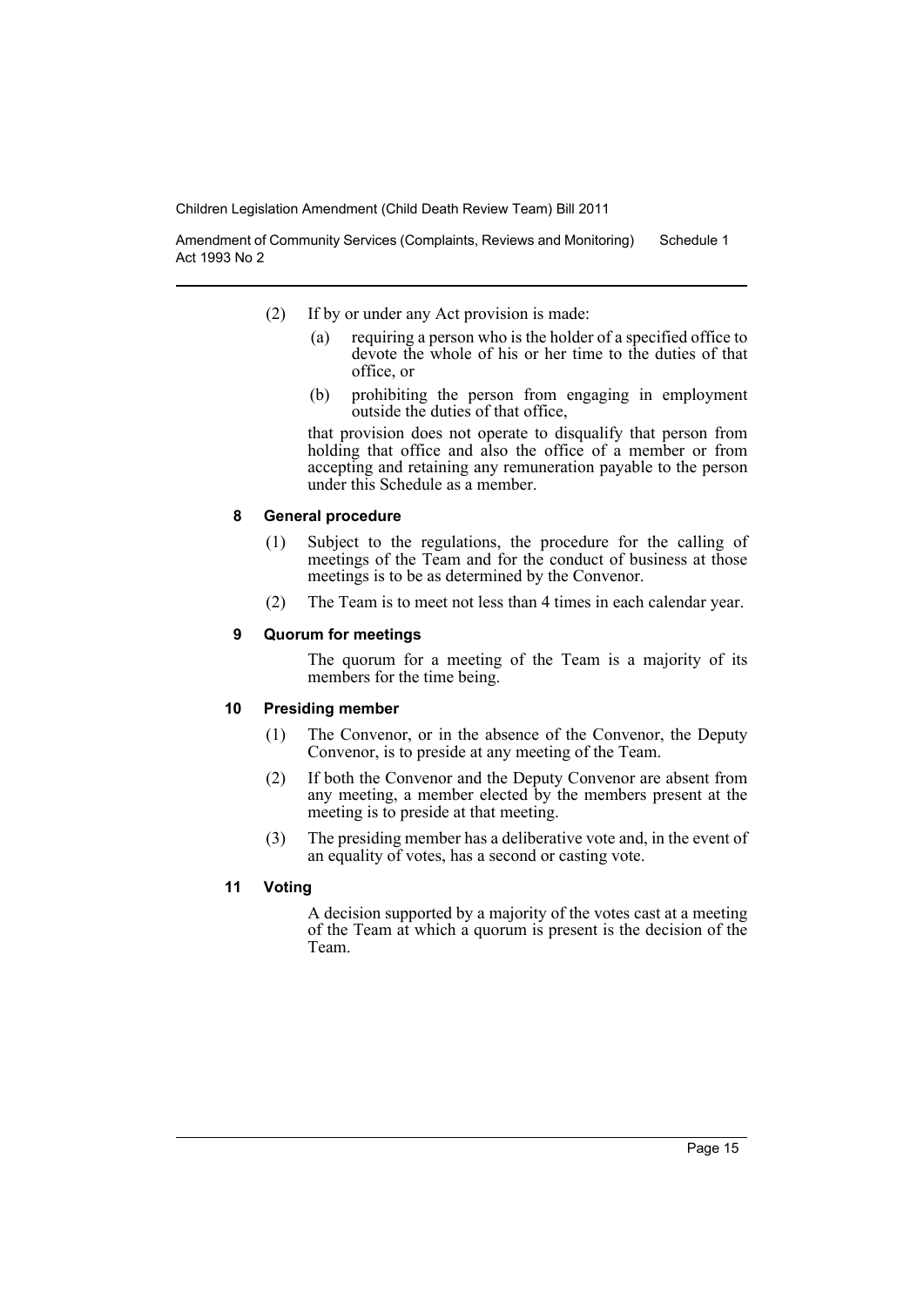# <span id="page-17-0"></span>**Schedule 2 Amendment of other legislation**

# **2.1 Commission for Children and Young People Act 1998 No 146**

### **[1] Section 3 Definitions**

Omit the definitions of *Child Death Review Team* and *Convenor* from section  $3(1)$ .

# **[2] Section 28 Functions of Committee**

Omit section 28 (4).

# **[3] Part 7A Child Death Review Team**

Omit the Part.

### **[4] Section 48 Protection from liability**

Omit ", or the Child Death Review Team, a member of the Team or a person acting under the direction of the Team".

### **[5] Section 48**

Omit ", member of the Team".

### **[6] Section 51 Regulations**

Omit section 51 (1A).

### **[7] Schedule 3 Savings, transitional and other provisions**

Insert at the end of clause 1 (1):

*Children Legislation Amendment (Child Death Review Team) Act 2011*

### **2.2 Community Services (Complaints, Reviews and Monitoring) Regulation 2004**

### **Clause 8 Reports required to be prepared by Child Death Review Team**

Omit "*Commission for Children and Young People Act 1998*" from clause 8 (3).

Insert instead "*Community Services (Complaints, Reviews and Monitoring) Act 1993*".